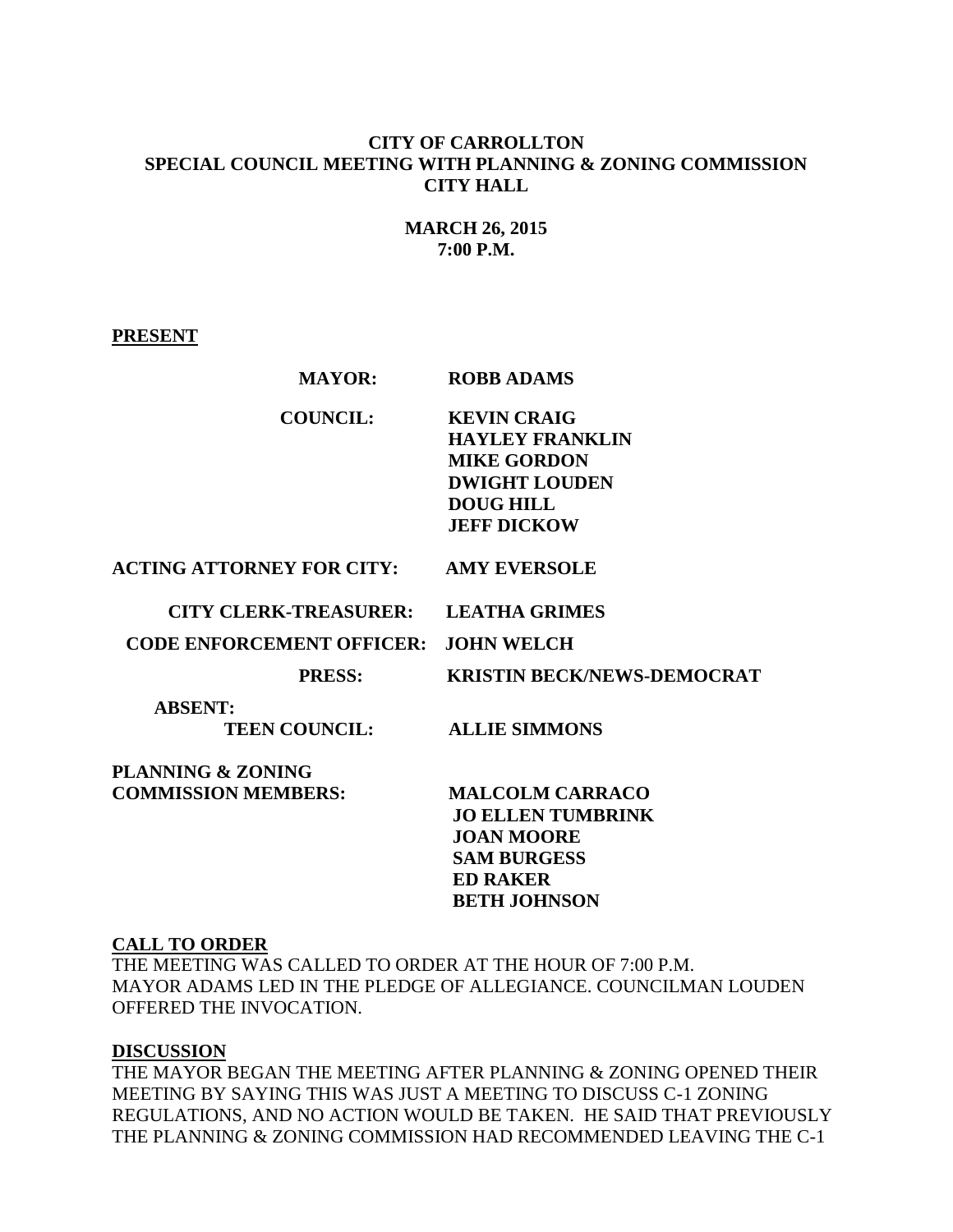DISTRICT AS IT IS. HE FURTHER EXPLAINED WHY HE AND MOST OF COUNCIL ARE IN FAVOR OF CHANGING IT. HE FEELS THAT THE CORNER WHERE MR. DEAN MILLER OWNS PROPERTY AND WANTS TO PUT A CAR LOT IS IN NEED OF SOME ATTENTION. HE FEELS LIKE THIS IS AN OPPORTUNITY TO SEE THAT IS ACCOMPLISHED. HE KNOWS THAT HE RUNS A CLEAN CAR LOT. HE EMPHASIZED THAT THIS WAS NOT TO DO ANY ONE PERSON A FAVOR BUT TO TRY TO IMPROVE THAT PART OF THE CITY'S APPEARANCE. HE THEN OPENED THE FLOOR.

# **JOHN WELCH**

JOHN WELCH, CODE ENFORCEMENT OFFICIAL, SAID CONCERNS HAD BEEN RAISED THAT POTENTIALLY A CURRENT BUSINESS COULD GO OUT OF BUSINESS AND BE BOUGHT AND TURNED INTO A CAR LOT. HE FELT THOUGH THAT CERTAIN RESTRICTIONS COULD BE PUT INTO THE ZONING ORDINANCE TO ELIMINATE THAT POSSIBILITY.

## **COUNCILMAN GORDON**

COUNCILMAN GORDON MENTIONED THAT IN THE PAST THERE HAD BEEN SEVERAL CAR LOTS IN THE DOWNTOWN AREA AND DID NOT SEEM TO AFFECT PROGRESS OF DOWNTOWN. SAM BURGESS REPLIED THAT MOST OF THOSE HAD BEEN CAR DEALERSHIPS WITH SHOWROOMS AND NOT OPEN SPACE CAR LOTS.

## **JOAN MOORE**

JOAN MOORE SAID SHE FELT LIKE COUNCIL WAS MISSING THE BIG PICTURE WHEN TALKING ABOUT CHANGING THE C-1 DISTRICT. SHE IS OPPOSED TO REZONING THE AREA BASED ON FOUR REASONS THAT ARE ALL BASED UPON THE COMPREHENSIVE PLAN.

1. COMPLETE STREET PRINCIPLES WHICH IS DISCUSSED IN THE COMPREHENSIVE PLAN.

2. ANYTHING THAT WOULD BE DETRIMENTAL TO THE CENTRAL BUSINESS DISTRICT IS PROHIBITED.

3. THERE ARE ALREADY AREAS IN THE CITY ZONED FOR MOTORING BUSINESSES. SHE FELT LIKE ANY BUSINESS THAT LOCATED THERE SHOULD SUPPORT DOWNTOWN RECREATION OR TOURISM. SHE FELT LIKE THE FUTURE OF A DOWNTOWN IS A STRONG, WALKABLE DOWNTOWN.

4. WHAT HAS CHANGED IN THE FOUR YEARS SINCE THE COMPREHENSIVE PLAN WAS UPDATED THAT WASN'T A GOOD IDEA THEN?

SHE FELT LIKE TO REZONE THE C-1 DISTRICT WOULD BE DETRIMENTAL TO DOWNTOWN CARROLLTON.

# **JO ELLEN TUMBRINK**

JO ELLEN TUMBRINK ASKED IF THERE WEREN'T OTHER AREAS IN THE FLOODPLAIN THAT COULD BE USED. SHE ALSO ASKED COUNCIL IF THEY WERE INSTRUCTING P&Z TO DO THIS. THE MAYOR SAID THEY COULD NOT FORCE THEM TO DO ANYTHING. HE ALSO SAID THEY COULD NOT SPOT ZONE.

# **COUNCILWOMAN FRANKLIN**

COUNCILWOMAN FRANKLIN SAID RE: THE COMPREHENSIVE PLAN, SHE WAS ON THE PLANNING & ZONING COMMISSION WHEN THE COMPREHENSIVE PLAN WAS LAST UPDATED. SHE SAID SHE SEE THINGS A LOT DIFFERENTLY NOW THAN THEN AND THINKS HAVING A CAR LOT IN THAT LOCATION WOULD BE A GREAT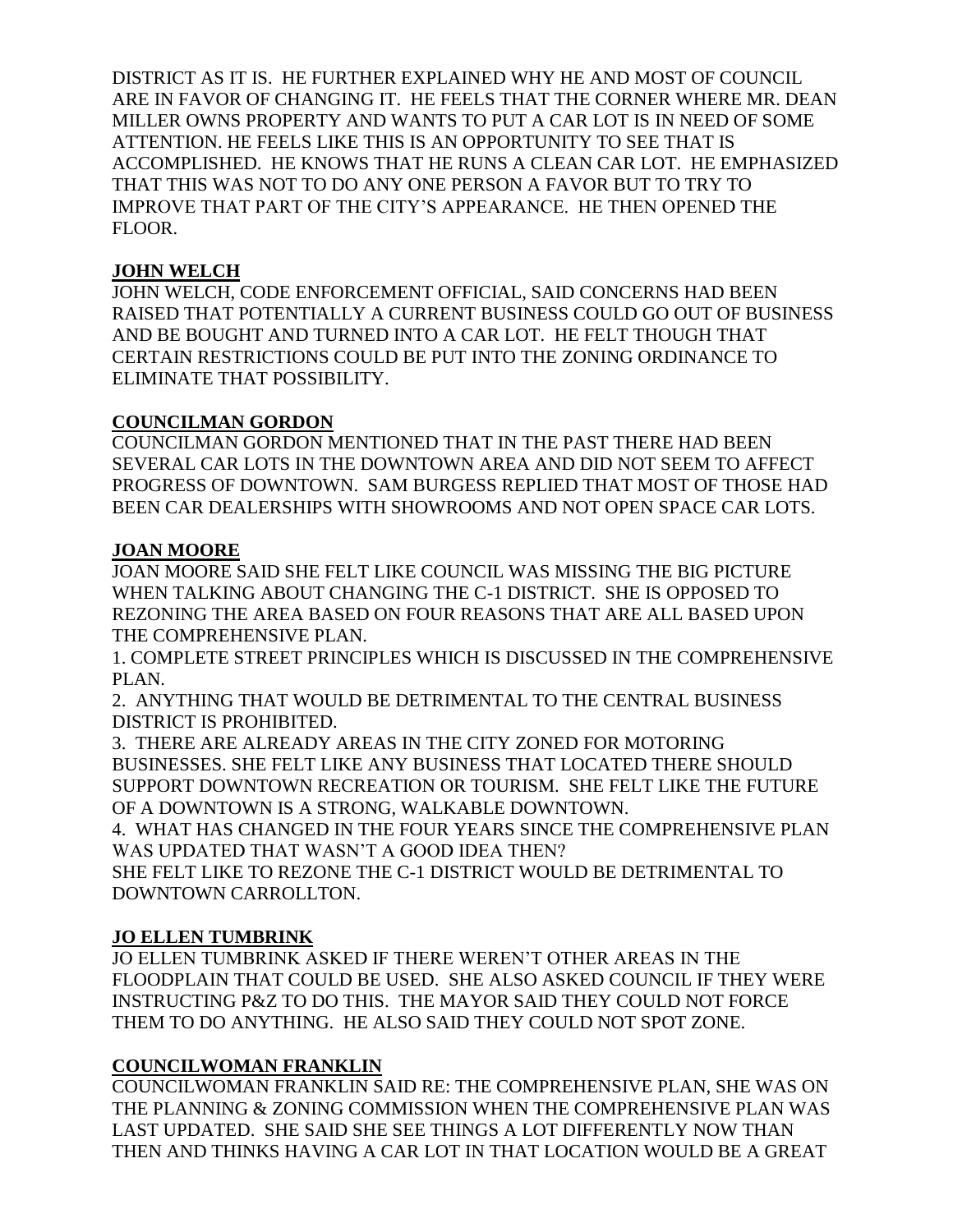THING FOR THE CITY. SHE SAID AT THE TIME IT WAS WRITTEN SHE THOUGHT THEY ALL HAD IN MIND THAT THINGS COULD CHANGE.

THE MAYOR MADE THE POINT THAT RE: 4 YEARS AGO IT WAS NOT A GOOD IDEA; THINGS CHANGE AT SOME POINT.

JOAN MOORE ASKED BUT ARE WE CHANGING FOR BETTER OR WORSE? FOR THE ENTIRE C-1 DISTRICT SHE THINKS IT IS FOR THE WORSE.

JO ELLEN TUMBRINK SAID SHE HESITATES TO DO A ZONING CHANGE FOR ONE PERSON WHO COULD RETIRE TOMORROW.

THE MAYOR RESPONDED THAT THIS WOULD NOT BE FOR ONE PERSON. IT WOULD ALSO ALLOW OTHERS TO DO THE SAME THING.

## **COUNCILMAN CRAIG**

COUNCILMAN CRAIG SAID HE WANTED TO IMPROVE THE VISION OF WHAT PEOPLE SEE WHEN THEY COME ACROSS THE BRIDGE INTO CARROLLTON. HE FELT LIKE THIS IS THE CITY'S CHANCE TO GET SOMETHING DONE BECAUSE THERE IS AN INVESTOR. IF THIS OPPORTUNITY IS MISSED THE PROPERTY COULD SIT THERE WITH NO IMPROVEMENT FOR YEARS. THE CITY HAS SPENT A LOT OF MONEY TO IMPROVE THE RIVERFRONT AREA AND PARK AND WOULD LIKE TO SEE THAT IMPROVED TOO.

### **ED RAKER**

ED RAKER SAID HE HAD NO STRONG OPINION EITHER WAY BUT DID FEEL THAT THE PROPERTY NEEDS SOMETHING. HE THOUGHT THE QUESTION SHOULD BE ASKED: WHAT COULD BE DONE TO ENCOURAGE ANY BUSINESS TO BE THERE?

## **COUNCILMAN LOUDEN**

COUNCILMAN LOUDEN SAID UNFORTUNATELY THERE IS A PROBLEM IN THAT AREA AND SOME OTHERS IN TOWN. PEOPLE EITHER DON'T WANT TO BE THERE OR CAN'T MAKE MONEY THERE. FROM THIRD STREET GOING WEST IT IS MOSTLY RESIDENTIAL. HE SAID THERE ARE A LOT OF PROBLEMS TO ADDRESS AND NO EASY ANSWERS.

## **SAM BURGESS**

SAM BURGESS SAID HE DIDN'T FEEL A DECISION COULD BE MADE UNTIL THE PROPERTY OWNERS DOWNTOWN IN THE C-1 DISTRICT MAKE THEIR FEELINGS KNOWN. SO UNTIL A PUBLIC HEARING HE DIDN'T FEEL A DECISION COULD BE MADE.

JO ELLEN TUMBRINK ASKED IF COUNCIL WAS ASKING P&Z TO TAKE ANOTHER LOOK THEN AND IF ALL COUNCILMEMBERS WERE IN FAVOR OF A ZONING CHANGE. THE MAYOR SAID YES THEY WERE ASKING THEM TO EXAMINE THE ISSUE AGAIN, AND HE FELT ALL WERE IN FAVOR FROM DISCUSSIONS THEY HAD.

## **COUNCILMAN DICKOW**

COUNCILMAN DICKOW SAID HE WAS NOT 100% CONVINCED. HE SAID HE FELT LIKE ED RAKER THAT SOMETHING NEEDS TO BE DONE THERE BUT HE WOULD LIKE TO SEE MORE OPTIONS THAN JUST A CAR LOT.